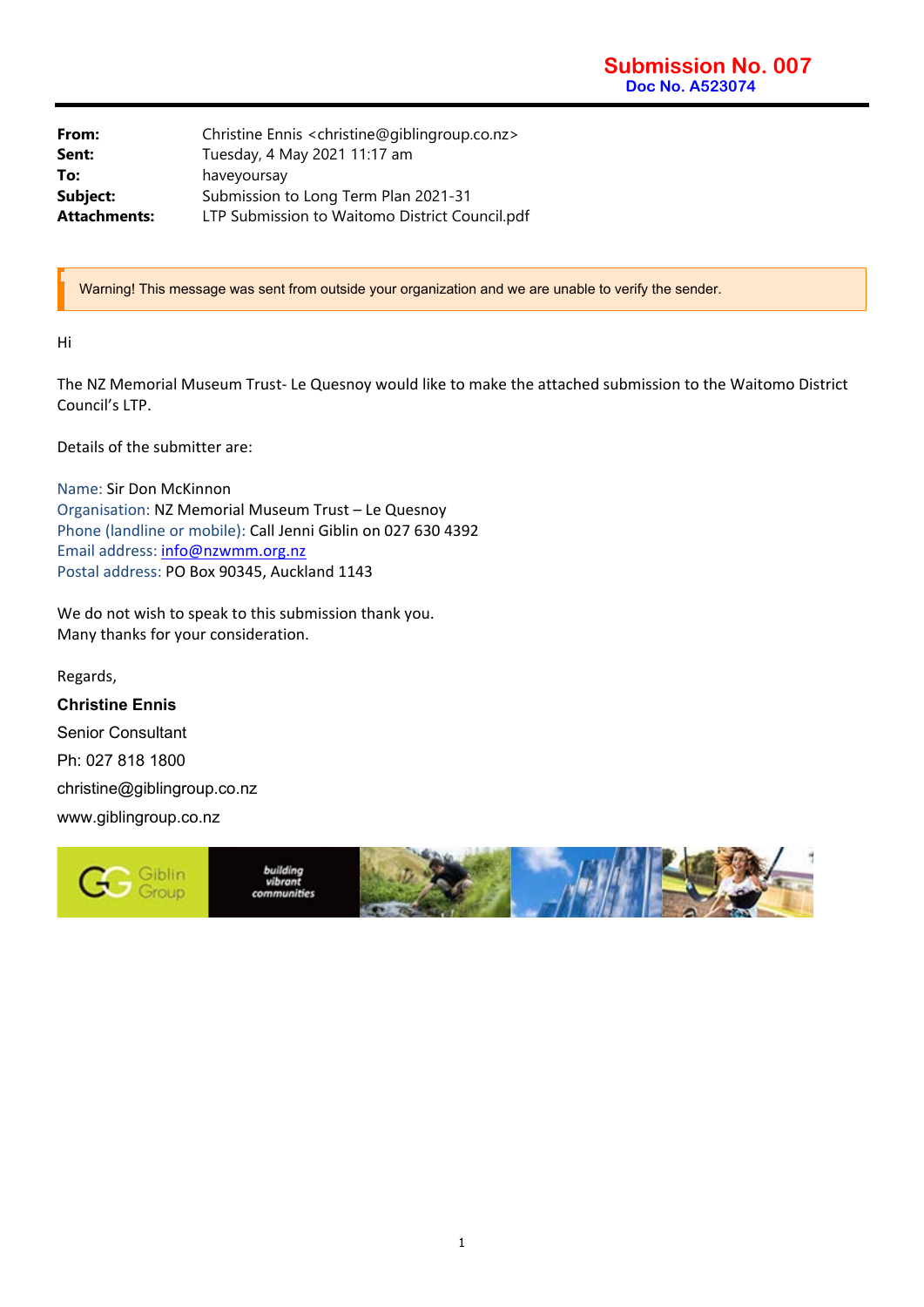# **Submission No. 007**



**New Zealand Memorial Museum Trust – Le Quesnoy, France** PO Box 90345 Auckland 1143 New Zealand

4 May 2021

Long Term Plan Submissions Waitomo District Council PO Box 404 TE KUITI 3941

**Submitter:** New Zealand Memorial Museum Trust – Le Quesnoy

**Contact:** Rt Hon Sir Don McKinnon ONZ GCVO Chairman Email: info@nzwmm.org.nz

## **SUBMISSION TO LONG TERM PLAN 2021-2031**

## **REQUEST FOR FUNDING SUPPORT FOR NEW ZEALAND MEMORIAL MUSEUM & VISITOR CENTRE, LE QUESNOY, FRANCE**

#### **Background**

In the closing days of the First World War, our soldiers on the Western Front, exhausted survivors of battles on the Somme, Messines, Passchendaele and from halting the 1918 Spring Offensive, had one last wall to climb – literally.

The small town of Le Quesnoy in northern France had been under German occupation since August 1914 and this was November 1918. Surrounded by a moat and a 17th century wall complete with ramparts, the medieval town was like a fortress that had survived many an invasion in the preceding centuries. It had one more force to reckon with. The New Zealand Division had arrived to liberate the town from the German occupiers, who continued to defend the ramparts using howitzers, machine guns and rifles. Orders had been given to the New Zealand troops not to shell the town, to avoid any casualties among the 1600 civilian inhabitants.

Instead, some 300 flaming oil drums were fired onto the ramparts to create a smoke screen obscuring the assault by New Zealand infantry using long ladders to scale the outer walls and inner ramparts. The liberation of the town was completed with the capture of over 700 German soldiers, against just on 500 New Zealand casualties including 142 dead - the liberation was achieved without

**LE QUESNO** 

PATRON Rt. Hon. Helen Clark ONZ SSI PC TRUSTEES Rt. Hon. Sir Donald McKinnon *ONZ GCVO PC* (Chair), Maj. (Ret.) Mark Hall, Britson (Buddy) Mikaere,, Rt. Hon. Sir Lockwood Smith *KNZM,* Jude Dobson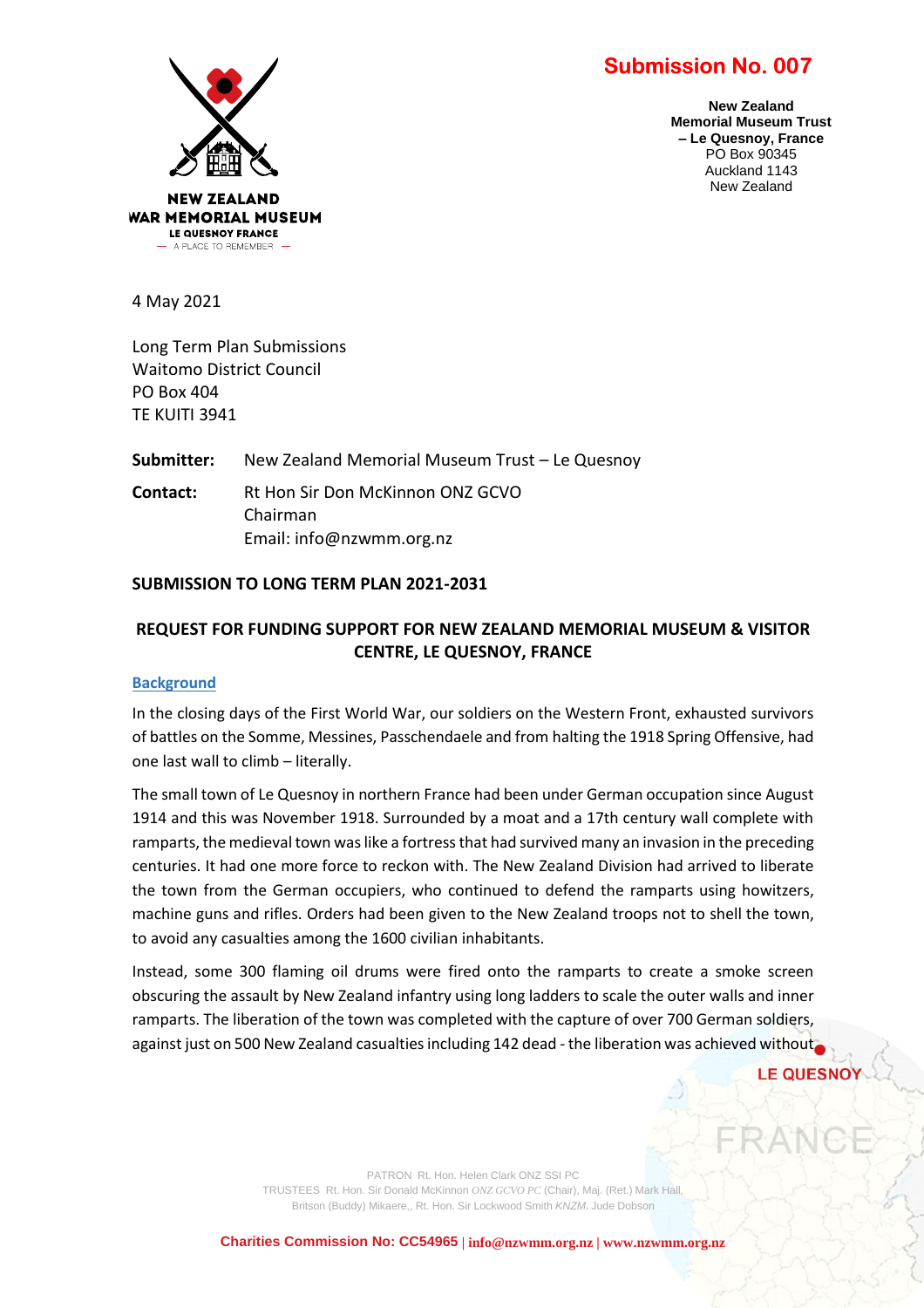# **Submission No. 007**



the loss of a single civilian life. This is an achievement which the town and its people have never forgotten, even today - over 100 years later - which is now beyond living memory. They speak of the liberation with awe, still amazed that men would come from the far side of the world to free their town and citizens, to rescue them in their darkest hour.

The liberation of the historic walled town by the New Zealand Rifle Brigade just one week before the end of the Great War was a demonstration of Kiwi ingenuity and an act of courage. The story of Le Quesnoy is different from that of many other World War One sites – the town was liberated without being destroyed, and the residents

were not displaced, and in that respect, it is a story of hope. The town was preserved intact and stands as a place where memories are lived and relived to tell the story to all who will listen; of the price that was paid for freedom in a war that stole much from our world.

#### **The Project**

The NZ Memorial Museum Trust - Le Quesnoy (a non-profit charitable trust) believes it is time to build a permanent memorial to our soldiers who perished on the fields of Flanders and France in the "war to end all wars". Indeed, it did not end all wars and many more New Zealanders lost their lives on European soil in the Second World War. Over 12,400 New Zealanders are buried in France and Belgium. It is appropriate that the sacrifice of a significant number of New Zealanders, who will remain forever in a place far from home, is acknowledged and remembered.





The Trust has had the opportunity to purchase

a heritage property, the former Mayor's residence and Gendarmerie (military police headquarters), in Le Quesnoy, which is directly connected to New Zealand's World War One experience in Europe.

The Trust is working towards the vision of creating "a Kiwi place in France where memory and relationships are alive". We are working towards this goal through the establishment of a Museum and Visitor Centre in Le Quesnoy where our story will be told across multiple platforms – through artefacts, interactive activities, movies, audio stations, an app and other media.

## **LE QUESNOY**

PATRON Rt. Hon. Helen Clark ONZ SSI PC TRUSTEES Rt. Hon. Sir Donald McKinnon *ONZ GCVO PC* (Chair), Maj. (Ret.) Mark Hall, Britson (Buddy) Mikaere,, Rt. Hon. Sir Lockwood Smith *KNZM,* Jude Dobson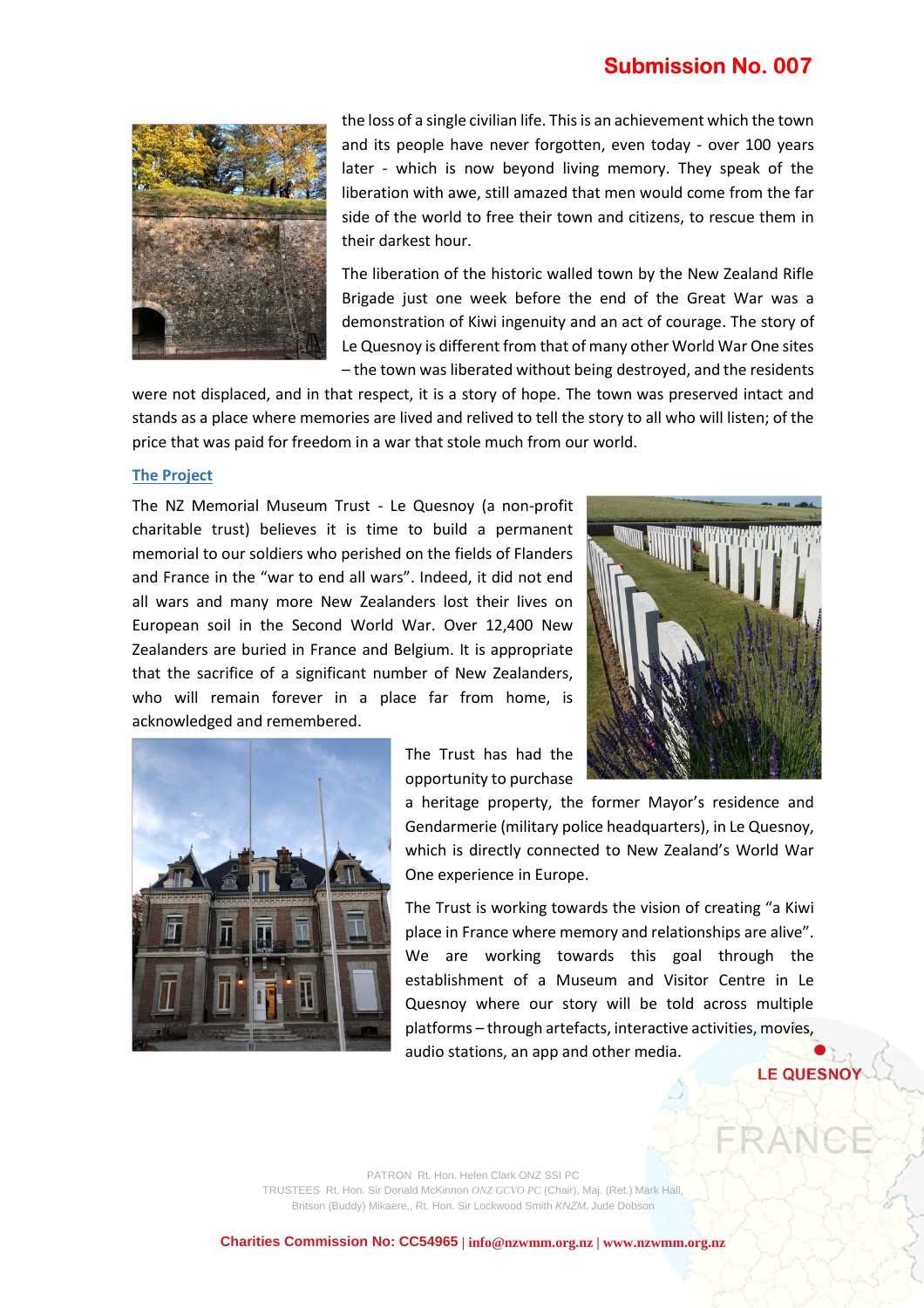The museum itself will include space for exhibitions and interactive activities, both digital and manual, designed to encounter and explore the stories of New Zealand's liberation of Le Quesnoy, New Zealand's contributions to the war in Europe, the history of the town of Le Quesnoy, an introduction to New Zealand's culture and heritage to Europeans, and the unique relationship that has developed between New Zealand and the French in Le Quesnoy.

## **Our Objective**

Through this project we seek to celebrate:

**Freedom** – which inspired our people to go to war

**Friendship** – the unique bonds which developed between the people of Le Quesnoy and New Zealand which are still strong 100 years on

**Future** – the opportunity to create a better future with a focus on how to avoid war

## **Our Partners**

To fully realise the link between past, present and future, we have engaged New Zealand's most respected professional museum experts to help shape and guide the concept through strategic planning and interpretative masterplanning. We have recently approved the Internal Experience Design Brief for the Museum and Visitor Centre prepared by museum experts Lily Frederikse, Tim Walker and Karl Johnstone. The Feasibility Study prepared by French company, Lamaya, was signed off last year and our Māori Advisory Group has provided a Māori cultural framework to inform the overall visitor experience.

We are in discussions with the French government about a potential partnership. They are very supportive of the project.

We have raised \$8M to date towards the \$15M total. Most of this has come from private individuals and businesses, who are on board with the vision of establishing "a Kiwi place in France where memory and relationships are alive". This is not just a project about remembering the past but focuses on the future, developing an experience which is cross-cultural, connecting across nations, through educational experiences and exchanges, offering an opportunity to reflect and learn from the past as we step into the future. As it is so beautifully expressed in Te Reo:

Ka mua, ka muri

We walk backwards into the future.

## **Our Request**

We have previously presented to your Mayor at the Rural and Provincial Council Sector meeting. We wish to request that you consider a funding commitment to this project as part of your Long-Term Plan.

> PATRON Rt. Hon. Helen Clark ONZ SSI PC TRUSTEES Rt. Hon. Sir Donald McKinnon *ONZ GCVO PC* (Chair), Maj. (Ret.) Mark Hall, Britson (Buddy) Mikaere,, Rt. Hon. Sir Lockwood Smith *KNZM,* Jude Dobson

**Charities Commission No: CC54965 | info@nzwmm.org.nz | www.nzwmm.org.nz**